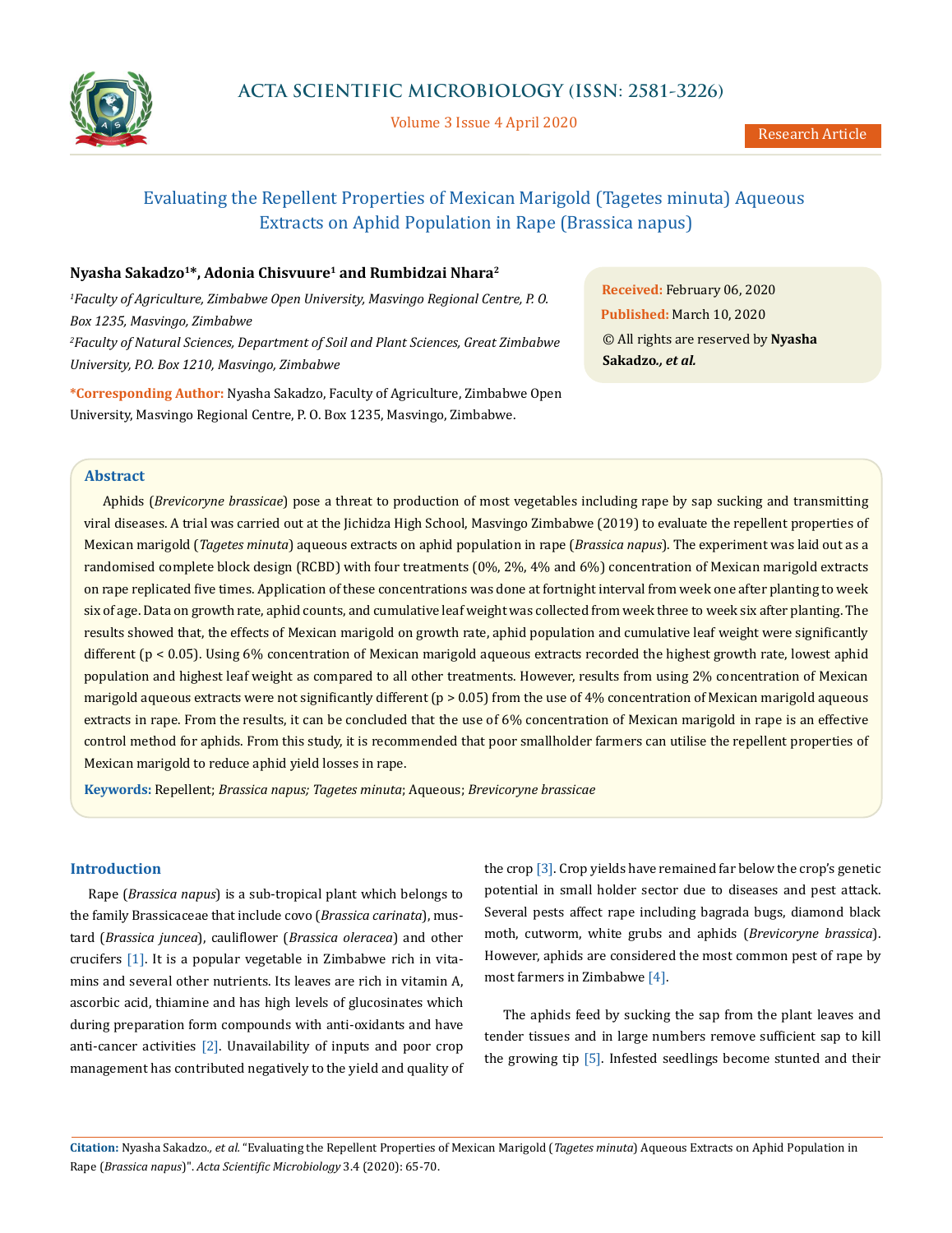form is usually distorted. Excessive feeding on mature plants causes wilting, yellowing and general plant stunting [6]. Aphids have also been identified to transmit more than 23 pathogenic diseases as a vector in many cruciferous plants [7]. Research done by Clayton  $[8]$  has shown that aphids are vectors to mosaic diseases causing viruses such as turnip yellow mosaic virus, cauliflower mosaic virus, beet western yellows virus of sugar beets [9] states that aphids threaten profitability of the crop if not properly managed and may induce substantial yield losses of up to 50%.Many smallholder farmers predominantly use synthetic pesticides which include dimethoate to control aphids [4]. There are however concerns about the risks of chemicals to vegetable producer, consumer and environment. According to Klein-Schwartz., *et al.* (1997), a total of about 4293 cases of chemical poisoning are recorded each year in United States and about 56 of them lead to fatality.

The study seeks to evaluate the repellent effects of different concentrations of Mexican marigold (*Tagetes minuta*) aqueous extracts on aphid population in rape (*Brassica napus*). It is within this challenge that it becomes imperative to explore possible utilization of relatively cheaper, accessible, safer and environmentally friendly alternatives to the presently predominating synthetic pesticides. The use of organic pesticides has been proved very effective as they have anti-feedant and strong pungent repelling action. The use of pest repellent plants is one of the practices that have been re-introduced as a measure to reduce pest population in brassica and proves to be effective in other crops such as cabbage on controlling Diamond Black Moth.

#### **Materials ad Methods**

#### **Study Site**

The experiment was carried out at Jichidza High School Horticultural garden located in Zaka district, Masvingo Province, Zimbabwe. The area is found in Agro-ecological Region III located at 30°49'E and 20°17'S and the altitude is 1030m above sea level. The annual temperature ranges from 19 - 28°C and the annual rainfall received ranges from 600-700mm. Soils at the experimental site are red clays to sandy clay loams derived from Gneissic granite and are generally deep (0.6 -1.0m).

#### **Experimental design**

The experiment was laid out as a Randomised Complete block design with four treatments replicated three times.

| <b>Treatment</b> | <b>Description</b>                    |
|------------------|---------------------------------------|
| Τ1               | Rape + distilled water (control) (0%) |
| T <sub>2</sub>   | Rape+2% aqueous concentration         |
| T3               | Rape+4 % aqueous concentration        |
| T4               | Rape+6 % aqueous concentration        |

**Table 1:** Treatment structure.

#### **Preparation of aqueous extracts concentrations**

Extraction of aqueous concentrations of *T. minuta* was done for all the three experiments. Mexican marigold leaves were harvested at Jichidza High School in the school garden in Masvingo province. Leaves of fully grown plants were washed to remove soil particles. The material was then cut into pieces and shed dried for one month. After drying, the material was crushed into powder form manually using a traditional mortar and pistil. Further grinding was done by using an electric mortar. Four concentrations were made on the basis of weight and volume (extract powder: distilled water); 2 grams of extract powder was added to 100ml of distilled water to give 2% concentration of aqueous, 4 grams of extract powder was added to 100ml of distilled water to give 4% concentration of aqueous, 6 grams of extract powder was added to 100ml of distilled water to give 6% concentration of aqueous. The material (powder and distilled water) was mixed and poured into a conical flask with its mouth closed and kept for 24 hours in the dark at room temperature according to the method used  $[10]$ . The four flask were marked with stickers according to the *T. minuta* concentrations ( 0,2,4 and 6%). This was followed by filtration process in two steps, in the first step muslin cloth was used and later the filtrate was allowed to pass through Whatman filter paper no.1. The fourth conical flask was filled with distilled water which acted as the control. The prepared aqueous concentrations were kept in a fridge for convenient use during the experiment  $[10]$ . Soap solution was added to each of the four solutions to act as a sticking agent [11].

#### **Experimental procedure**

Land preparation was done one week before planting of rape. 20 plots each measuring 1m x 1m were made and replicates in each block were separated by 1 meter spacing. Well decomposed cattle manure was applied at a rate of 10 tonnes/ha (10kg/m<sup>2</sup>) in each plot and incorporated. Randomization using the box method was used to allocate treatments to plots. Six weeks old rape (*Brassicca napus*) seedlings were sourced from Mitcho Nurseries Masvingo

**Citation:** Nyasha Sakadzo*., et al.* "Evaluating the Repellent Properties of Mexican Marigold (*Tagetes minuta*) Aqueous Extracts on Aphid Population in Rape (*Brassica napus*)". *Acta Scientific Microbiology* 3.4 (2020): 65-70.

66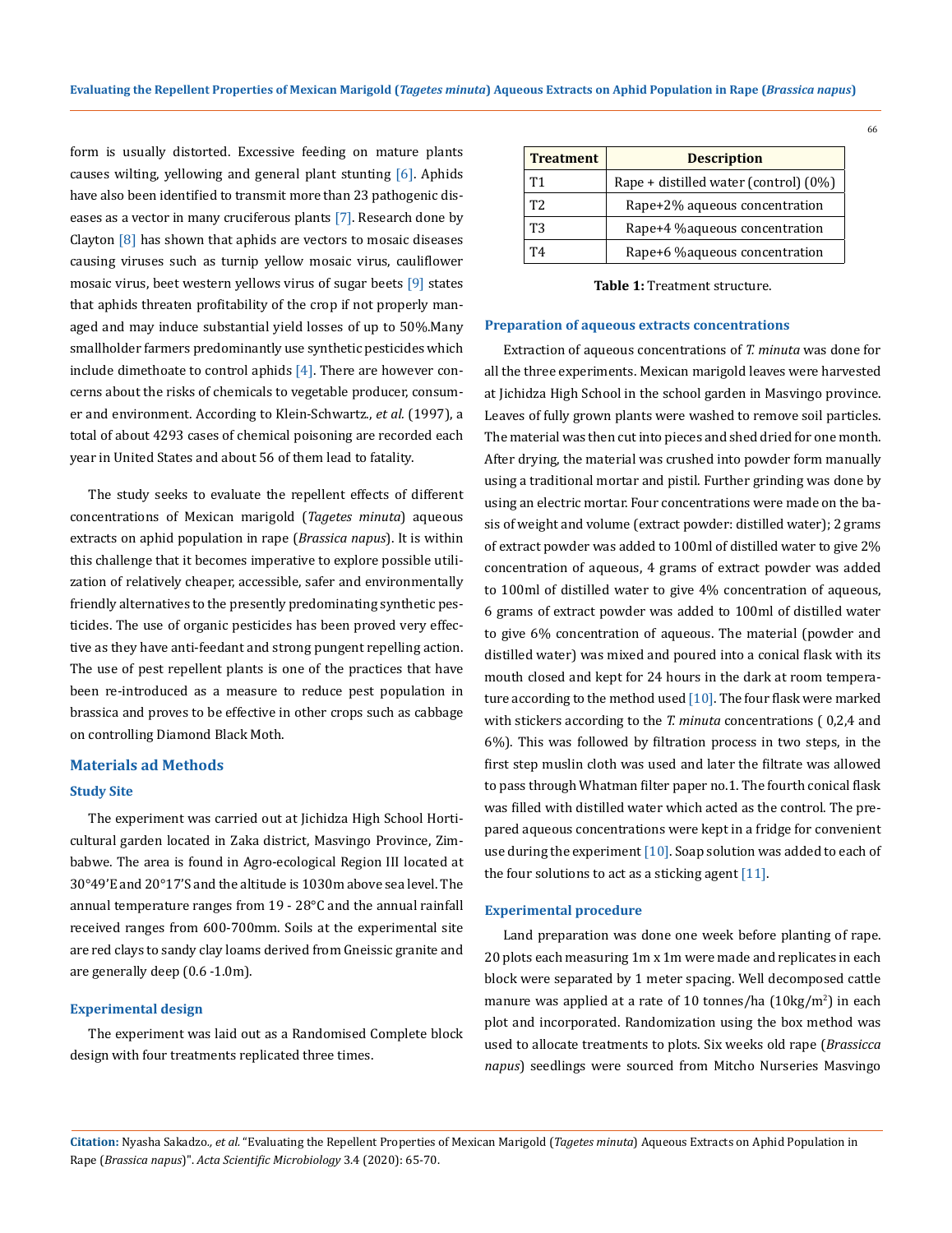and were planted on the  $3<sup>rd</sup>$  of October 2019. Irrigation was done to field capacity to avoid stressing the seedlings after transplanting. Straight planting rows were made using a garden line and a pre-marked meter rule and dibber were used to mark the planting stations which were spaced uniformly at 20cm x 25cm across all blocks. The four different aqueous concentrations of *T. minuta*  extracts were sprayed in respective plots using a hand operated knapsack sprayer to synchronize aphid infestation on rape with repellent effects of different concentrations. The applications of these concentrations were done at fortnight interval from week one after planting up to week six. No chemicals or inorganic fertilizers were used throughout the experiment. However, basic management practices such as weeding and irrigation were done uniformly.

#### **Data collection**

Growth rate was measured in terms of leaf length. It was recorded from week three up to week six at weekly interval. Three plants were selected from each plot in each treatment and the average length was recorded. From each selected plant in each plot, one leaf from the lower side of the plant was measured throughout the period and was permanently marked to avoid confusion during measurements.

Aphid count (nymphs, winged and wingless adults) was done in the laboratory using a hand lense starting from three weeks to six weeks after planting rape. Three sampled plants for collection of data were selected from the middle row. The sample plants had to be within not less than 1m radius from any adjacent group of sample plants to avoid variations that might be a result of contamination from adjacent plots and the two rows guarding each plot were not considered for sampling for the same reason. At three weeks from transplanting rape, aphid count commenced and the operation was done by visual searches. Aphid clusters were removed from the rape plants using a soft brush onto a tray were counting or estimation of the number of aphids was done. An aphid assessment score sheet with scores ranging from 0-5 was used for the mean number of aphids per plant. Fresh weight of marketable leaf bundles were measured using a balance at 6 weeks.

#### **Data analysis**

Data was subjected to ANOVA using Genstat statistical package 14<sup>th</sup> Edition. Separation of treatment means was done using the Fischer's Least Significance Difference (Lsd) at 5% significant level.

## **Results**

#### **Growth rate of rape at 6 weeks**

The results showed that there were significant differences (P < 0.05) amongst treatment means at 6 weeks as shown in figure 1. The highest significant mean growth rate of rape was obtained from *Tagetes minuta* concentration of 6% which had a mean growth rate of 15.58 cm and was significantly different from distilled water and  $2\%$  concentrations. There were no significant differences (P  $> 0.05$ ) between *Tagetes minuta* concentration of 2% and 4% that resulted in mean growth rate of 13.12 cm and 14.86 cm respectively. The lowest significant growth rate was obtained from distilled water which recorded a mean growth rate of 12.1 cm.

67



**Figure 1:** Effects of different aqueous concentrations of Mexican marigold (Tagetes minuta) aqueous extracts on growth rate of rape (Brassica napus) at 6 weeks.

#### **Aphid population on rape at 6 weeks**

The results showed that there was significant difference among treatment means ( $P < 0.05$ ) at 6 weeks as shown in figure 2. The highest significant aphid population was shown in distilled water with mean aphid population of (4.2) and was significantly different from all the treatments. There was no significant difference (P > 0.05) between *T. minuta* concentration of 2% and 4% that resulted in mean aphid population of 2.5 and 3 respectively. *Tagetes minuta* concentration of 4% and 6% also showed no significant difference (P > 0.05) recording a mean aphid population of 1.5 and 2.5 respectively. However, there were significant differences between *Tagetes minuta* concentration of 2% and 6% (P < 0.05) showing mean aphid population of 1.5 and 3 respectively. The lowest significant (P < 0.05) aphid population was shown on 6% concentration of *Tagetes minuta* which scored a mean aphid population of 1.5.

**Citation:** Nyasha Sakadzo*., et al.* "Evaluating the Repellent Properties of Mexican Marigold (*Tagetes minuta*) Aqueous Extracts on Aphid Population in Rape (*Brassica napus*)". *Acta Scientific Microbiology* 3.4 (2020): 65-70.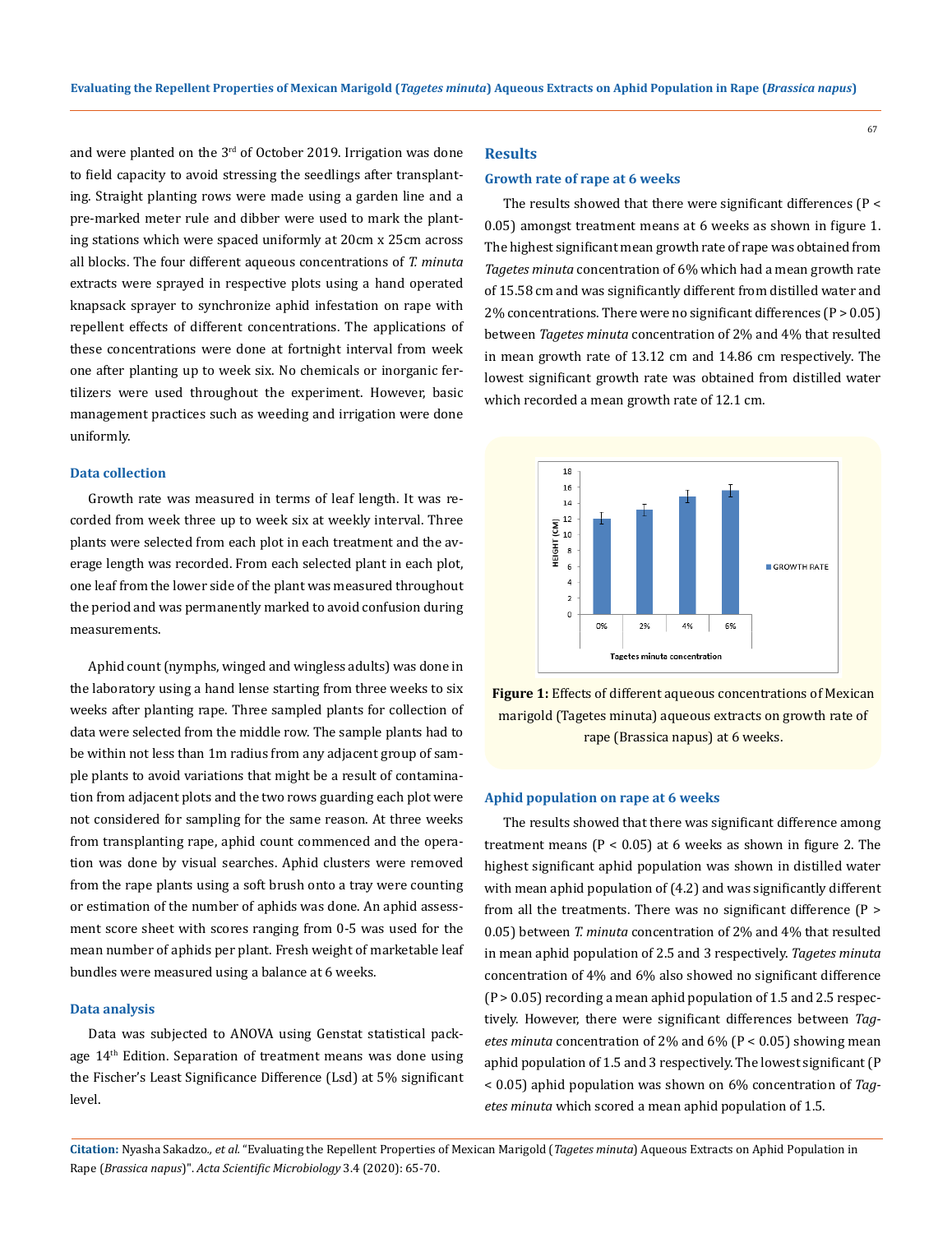

**Figure 2:** Effects of different aqueous concentration of Mexican marigold (Tagetes minuta) on aphid population on rape (Brassica napus) at 6 weeks.

#### **Fresh weight of rape at 6 weeks**

The results showed that there were significant differences (P  $<$  0.05) among treatment means (P  $<$  0.05) at 6 weeks as shown in figure 3. The highest significant mean leaf weight of rape was shown in *T. minuta* concentration of 6% with a mean leaf weight of (151.2 g) and was significantly different from distilled water and 2% with leaf weight of 126.9 and 132.58 g respectively. There were no significant differences (P > 0.05) between *Tagetes minuta* concentration of 2% and 4% which resulted in mean leaf weight of 132.58 and 141.86 g respectively. The lowest significant leaf weight was shown in distilled water with mean leaf weight of 126.9 g.



**Figure 3:** Effects of different aqueous concentrations of Mexican marigold (Tagetes minuta) aqueous extracts on fresh weight of rape (Brassica napus) after harvesting of all the leaves in each treatment 6 weeks.

## **Discussion**

## **Effects of different aqueous concentrations of mexican marigold (***Tagetes minuta***) aqueous extracts on growth rate of rape (***Brassica napus)*

The highest growth rate of rape was recorded from *Tagetes minuta* concentration of 6% whilst distilled water (control) re-

corded the least growth rate. This could be attributed to the fact that the rape plants under aqueous concentrations of Mexican marigold benefited indirectly from low aphid population thus increasing their growth rate as most of the apical meristems were not infested with aphids. This is due to the repellence effect of *T. minuta* on various aphids [12]. Rape which was not applied aqueous concentration of Mexican marigold had the lowest growth rate which might have been attributed by the presents of aphids. When aphids are feeding they also concentrate on the apical part of the plant leading to poor growth rate. The aphids feed by sucking the sap from the plant leaves and tender tissues and in large numbers remove sufficient sap to kill the growing tip  $[5]$ . Infested seedlings become stunted and their form is usually distorted. Excessive feeding on mature plants causes wilting, yellowing and general plant stunting [6].

## **Effects of different aqueous concentration of Mexican marigold (***Tagetes minuta***) on aphid population on rape** *(Brassica napus)*

Results indicated that there were no significant differences among the *Tagetes minuta* aqueous concentration at three weeks after planting. However, significant differences were noted in week 6. Distilled water had the highest number of aphids because no measure was implemented to guard against aphid infestation on rape. *Tagetes minuta* concentration of 6% had least population of aphids. This could have been a result of improved release of repellent characteristics by Mexican marigold extracts  $[8]$ . At week 6, rape which was distilled water applied recorded the highest aphid population which increased intensely compared to other concentrations. This could have been attributed to a reduction in food sources as a result of intense competition coupled with the fact that rape applied distilled water harboured a diverse array of pests which included bagrada bugs, lady bird beetles and diamond back moth, which increased pressure and competition on the food source. Continued growth and development of rape plants results in deposition of silica or accumulation of lignin which may have increased fibre content in leaves thus reducing leaf palatability. Aphids are wingless but can produce wings and fly away when food resources are limited or when crowded [9]. This could have led to migration of the aphids to other target areas with abundance of food, such as other adjacent experimental plots with rape. *T. minuta* concentration of 6% was the most effective treatment in control of aphids shown by the lowest aphid counts compared to all other treatments. This is highly attributed to the presence of sulphur containing amino acid derivatives in Mexican marigold extracts, which reacts with the enzyme allinase to form allicin and other sulphur compounds. Allicin breakdown into Diallyl disulphide, which is largely responsible for the pungent Mexican marigold odour [13].

**Citation:** Nyasha Sakadzo*., et al.* "Evaluating the Repellent Properties of Mexican Marigold (*Tagetes minuta*) Aqueous Extracts on Aphid Population in Rape (*Brassica napus*)". *Acta Scientific Microbiology* 3.4 (2020): 65-70.

68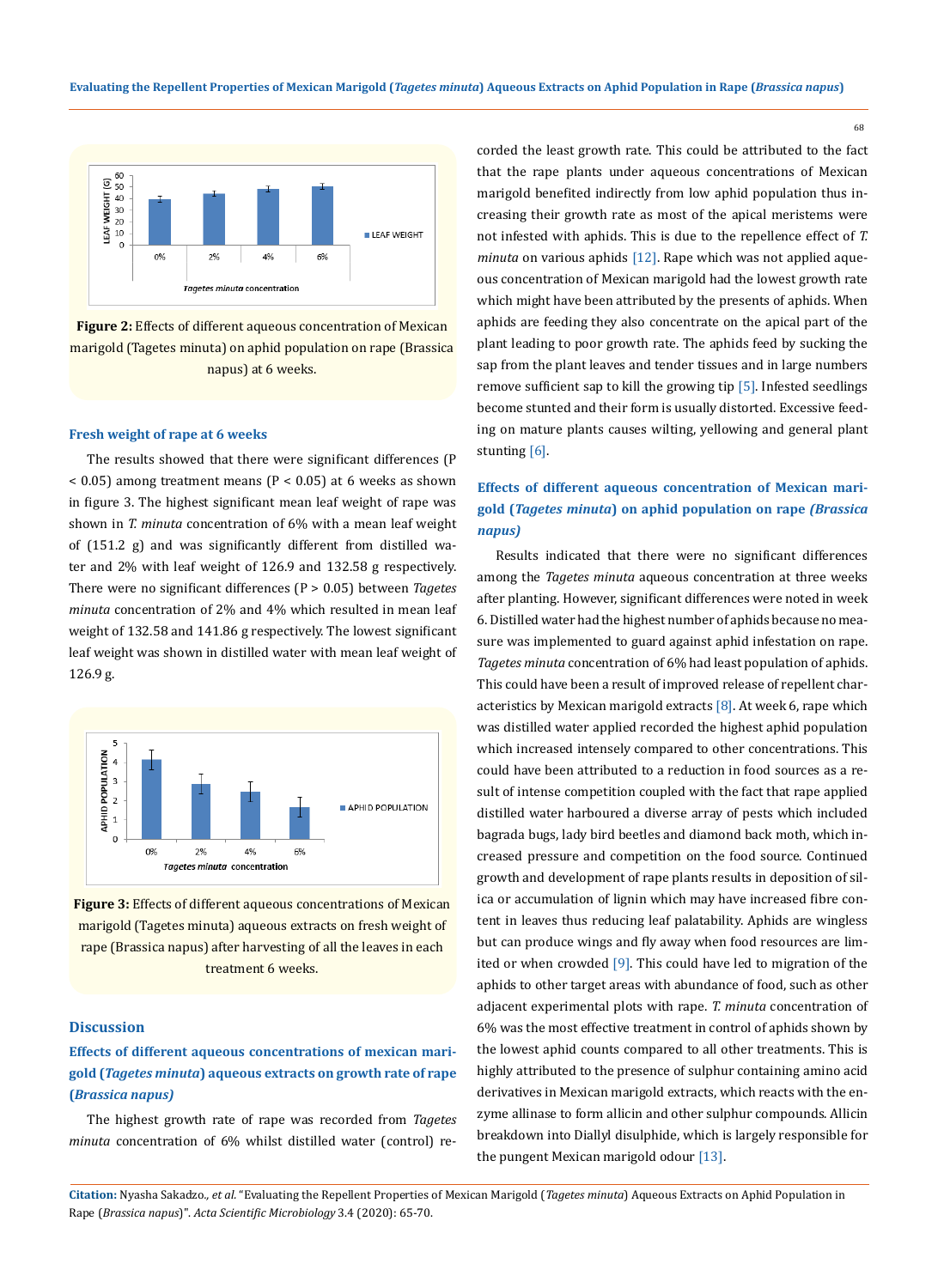## **Effects of different aqueous concentrations of mexican marigold (***Tagetes minuta***) aqueous extracts on fresh weight of rape (***Brassica napus***)**

The highest yield was obtained from aqueous *Tagetes minuta* concentration of 6% whilst distilled water had the least. This might have been attributed to the fact that rape plants which were applied Mexican marigold aqueous concentration benefited indirectly from low aphid population thus increasing yields. Results are in line to findings by Flint [12] who postulated that pungent smell released by Mexican marigold extracts on rape plants repelled aphids. Most of these sap sucking pests caused shrivelling and wilting of leaves as a result of their feeding habits. The low mean fresh weight in this treatment can be explained by the fact that aphids extract photosynthates from plant tissue and excrete toxic compounds which affects the growth of the plant. The greater the number of aphids that feed on the plant, the greater the amount of assimilates that are extracted from the plant. These assimilates are vital raw materials for cell division and cell elongation which determine the eventual yield [14-16].

### **Conclusions**

The experiment showed that the use of Mexican marigold aqueous extracts is an effective method of repelling aphids with 6% aqueous concentration being the most effective evidenced by highest growth rate, lowest aphid population and highest fresh leaf weight. The use of Mexican marigold extracts taking advantage of its repellent properties will be eco-friendly, cheaper and effective method of aphid control at concentrations of 2%, 4% and 6% with 6% managed to effectively maintain aphid populations below threshold levels of 50 aphids per plant. Results complement works by other researchers like Peet (2007) on cabbage and tomato.

### **Recommendations**

It can be recommended from the study that farmers should exploit the repellent properties of Mexican marigold aqueous extracts so as to control aphids in rape. There is need to repeat the experiment across a wide range of environments as there might be effects of environment on aphid population.

#### **Bibliography**

1. Baldwin T and Richard L. "Induced Responses to Herbivory". University of Chicago Press (2007).

- 2. Holland B., *et al*. "Vegetables, Herbs and Spices". The 5th Supplement to McCance and Wordowson's. The Composition of Foods. 4th Edition. Royal Society of Chemistry.Cambridge.UK (1991).
- 3. Chadha R., *et al*[. "Monetary policy rules asset prices and ex](https://ideas.repec.org/p/san/cdmawp/0403.html)[change rates as affected by agriculture".](https://ideas.repec.org/p/san/cdmawp/0403.html) *American Journal of [Agricultural Economics](https://ideas.repec.org/p/san/cdmawp/0403.html)* 97.2 (2003). 997-1145.
- 4. Turner A and Chivinge O. Production and marketing of horticultural crops in Zimbabwe: A survey of smallholder farmers in the Mashonaland East province (1999).
- 5. [Pollard DG. "Plant Penetration by Feeding Aphids \(Hemiptera.](https://www.cambridge.org/core/journals/bulletin-of-entomological-research/article/plant-penetration-by-feeding-aphids-hemiptera-aphidoidea-a-review/97D3E210D99A25C61E074F960C636CA7) Aphidoidea): A Review". *[Bulletin of Entomological Research](https://www.cambridge.org/core/journals/bulletin-of-entomological-research/article/plant-penetration-by-feeding-aphids-hemiptera-aphidoidea-a-review/97D3E210D99A25C61E074F960C636CA7)* 62 [\(1973\): 631-714.](https://www.cambridge.org/core/journals/bulletin-of-entomological-research/article/plant-penetration-by-feeding-aphids-hemiptera-aphidoidea-a-review/97D3E210D99A25C61E074F960C636CA7)
- 6. Hill DS. "Brevicoryne brassicae L". In: Agricultural Insect Pests of the Tropics and their Control. 2nd Edn.Cambridge University Press. London (1993): 154-155.
- 7. Kessing JLM and Mau RFL. "Crop Knowledge Master Brevicoryne brassicae L". Cabbage aphid (1991).
- 8. Clayton E. "A Study of the Mosaic Disease of Crucifers". *Journal of Agricultural Research* 40.3 1930 (2012): 263-270.
- 9. Dube B., *et al*. Important Vegetable Pest and Diseases in Zimbabwe-Identification and Control (1998).
- 10. Sakadzo N., *et al.* "l Herbicidal effects of Datura stramonium (L.) Leaf extracts on Amaranthus hybridus (L.) and Tagetes (L.)". *African Journal of Agricultural Research* 13.34 (2018): 1754-1760.
- 11. Nhachi CFB and Kasilo OMJ. "Pesticides in Zimbabwe: Toxicity and Health Implications". University of Zimbabwe, Harare. Zimbabwe (1996).
- 12. Flint ML. "Pests and Garden and Small Farm: A Growers Guide to Using Less Pesticide". 2nd Edition. Oakland University (1999).
- 13. Hort Report. "Indian Council of Agricultural Research". New Dehli (2001).
- 14. Borror DJ., *et al*. "An Introduction to the Study of Insects". 4th Edition. Holt. Rinehart and Winston. New York (1976): 852.
- 15. Jackson JE, *et al*. "Smallholder Horticulture in Zimbabwe". University of Zimbabwe Publications. P.O Box MP 2003. Mt Pleasant. Harare. Zimbabwe (1997).

**Citation:** Nyasha Sakadzo*., et al.* "Evaluating the Repellent Properties of Mexican Marigold (*Tagetes minuta*) Aqueous Extracts on Aphid Population in Rape (*Brassica napus*)". *Acta Scientific Microbiology* 3.4 (2020): 65-70.

69